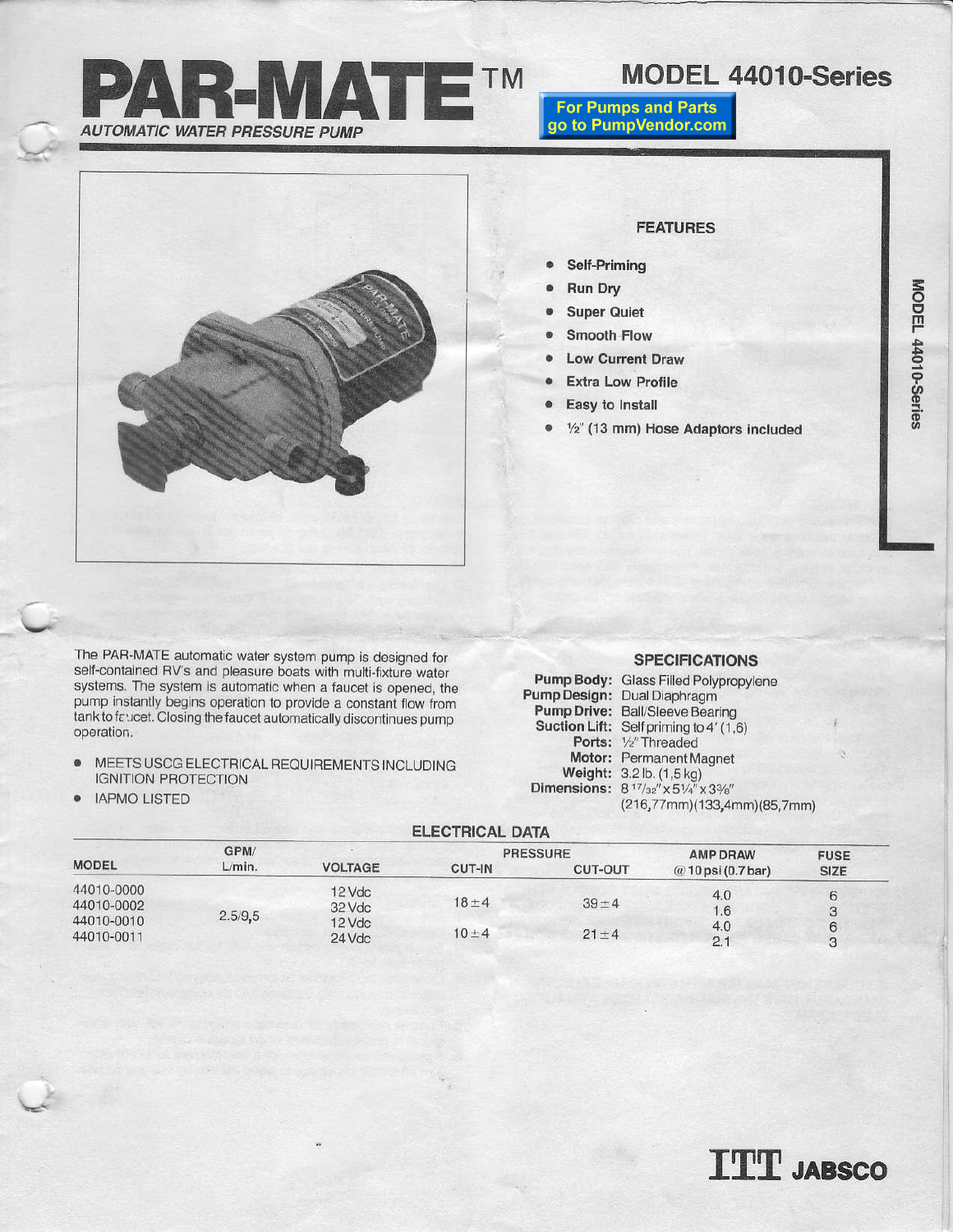#### **INSTALLATION**



## **MOUNTING**

The PAR-MATE pump is self-priming and may be located above or below the fresh water tank. To vertically mount this unit, it is best to do so with the motor on top. This will prevent water dripping on motor in the event of a leak. Place pump on a solid surface and secure with the three mounting screws provided being careful not to compress the rubber grommets which act as shock absorbers.

#### **PLUMBING**

Flexible potable water hose is recommended instead of rigid piping at pump. Use clamps at both ends of hose to prevent air leaks into the water line. NOTE: Intake hose must be minimum  $1/2''$  (13 mm) ID reinforced hose. Main distribution line from pump outlet should also be 1/2" (13 mm) ID with branch and individual supply lines to outlets no smaller than %" (10 mm). Select two of the port adaptors supplied to match your plumbing system. A PAR "Pumpgard" 36400-0000 in line strainer should be installed between pump and tank to keep debris out of system. Fresh water tank must be vented. The pump inlet and outlet hoses may be wrapped with foam rubber to prevent unnecessary noise from hydraulic vibrations. Avoid any kinks or fittings which could cause excessive restrictions. Remember to periodically clean faucet screens.

WARNING: FIRE HAZARD. WIRING MUST COMPLY WITH APPLICABLE ELECTRICAL STANDARDS AND INCLUDE A PROPERLY SIZED FUSE OR CIRCUIT BREAKER. IMPROPER WIRING MAY CAUSE A FIRE RESULTING IN INJURY OR DEATH.

IF YOU ARE NOT FAMILIAR WITH APPLICABLE ELECTRICAL STANDARDS, HAVE THE UNIT INSTALLED BY A QUALIFIED **ELECTRICIAN.** 

#### **WIRING**

In an easily accessible location, install a switch to control electricity to the pump. Turn the pump off when not in use for extended periods, or when tank is out of water.

The electrical circuit should be protected with a 6 amp fuse for the 12 Vdc Models or a 3 amp fuse for the 24 and 32 Vdc Models in the positive lead. The pump circuit should not include any other electrical loads. The open terminal on the switch is positive. Black Wire from the motor is negative.

Select wire size from chart below. Use total length of wire from electrical source to pump and return. Chart allows for 3% voltage drop. If in doubt, use next larger wire size.

| <b>Total length</b> | $0 - 20$             | $20 - 35$            | $35 - 55$          |
|---------------------|----------------------|----------------------|--------------------|
| in feet             | $(0-6 M)$            | $(6-11 M)$           | $(11-17M)$         |
| 12 Volt             | #14 AWG              | #12 AWG              | #10 AWG            |
|                     | $(2.5 \text{ mm}^2)$ | $(4 \text{ mm}^2)$   | $(6 \text{ mm}^2)$ |
| 24/32 Volt          | #16 AWG              | #14 AWG              | #12 AWG            |
|                     | $(1.5 \text{ mm}^2)$ | $(2.5 \text{ mm}^2)$ | $(4 \text{ mm}^2)$ |

After installation, check the voltage at the pump motor. Voltage should be checked when pump is operating along with all the inside electrical fixtures. Full voltage must be available at the pump motor at all times.

#### **OPERATION**

- 1. Check level of water in tank.
- 2. Open all faucets hot and cold.
- 3. Switch pump to on position and wait for hot water tank and water lines to fill.
- 4. Close each faucet as flow becomes steady and free of air (close cold water faucet first). Pump should shut off soon after closing last faucet.
- 5. Pump is now ready for automatic operation. It will start when faucet is opened and stop when faucet is closed.
- 6. If pump will be inoperative for a considerable length of time, turn off circuit to pump and bleed system by opening faucets.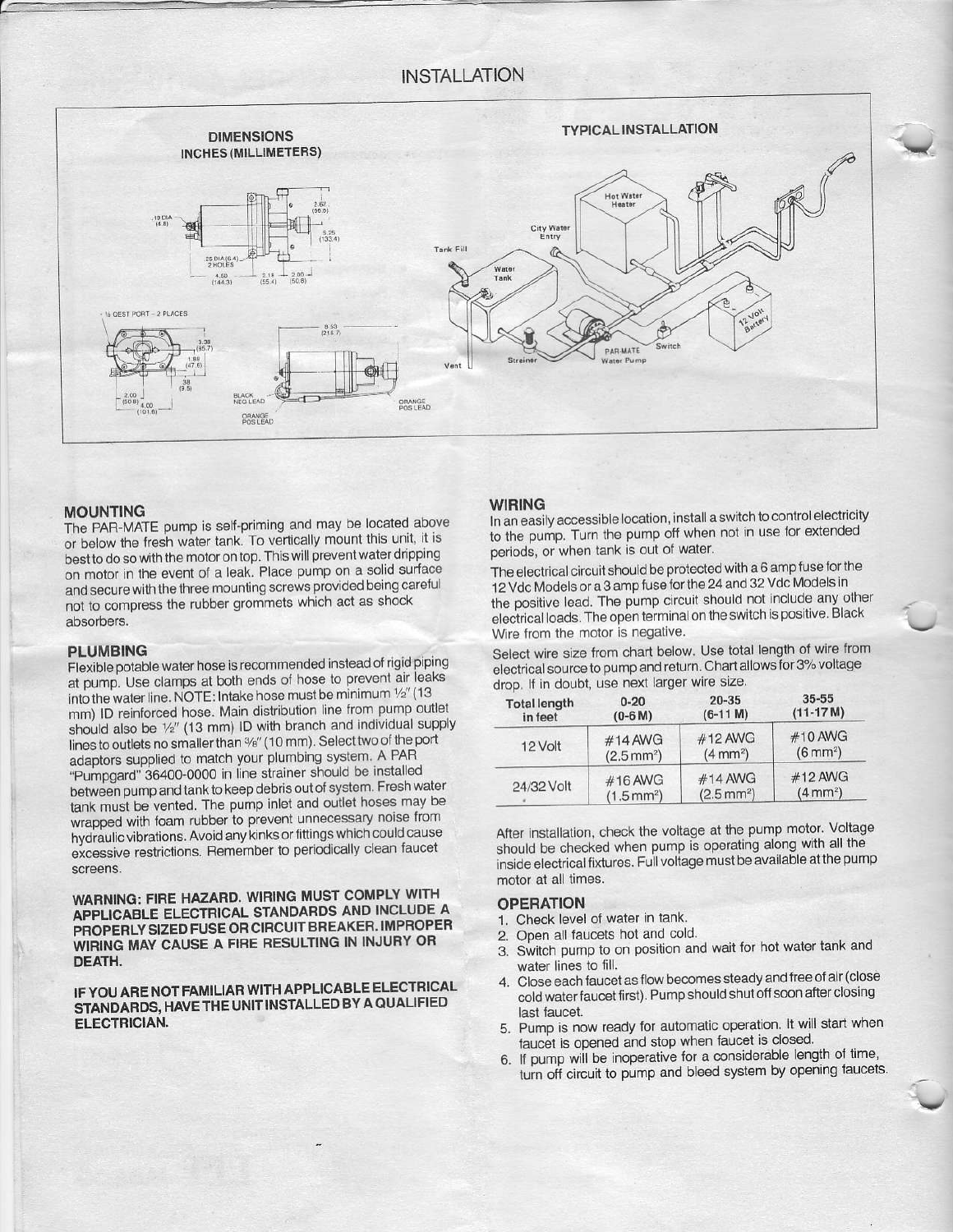

## **PARTS LIST**

| <b>KEY</b>     | <b>DESCRIPTION</b>         | QTY.RQD. | PART NO.    |
|----------------|----------------------------|----------|-------------|
|                | Std. Pressure Switch       |          | 37121-0010  |
|                | <b>Low Pressure Switch</b> |          | 44814-1000* |
| $\overline{2}$ | <b>Body Kit</b>            |          | 44013-1000  |
| 3              | Valve Kit                  |          | 44038-1000  |
| $\overline{4}$ | Diaphragm Kit              |          | 44017-1000  |
| 5              | Plate/Piston Kit           |          | 44032-1000  |
| 6              | Motor Kit 12 Vdc           |          | 44043-1000  |
|                | Motor Kit 24 Vdc           |          | 44043-2000  |
|                | Motor Kit 32 Vdc           |          | 44043-3000  |

\* Low Pressure Switch used on -0010 and -0011 models.

 $\epsilon$